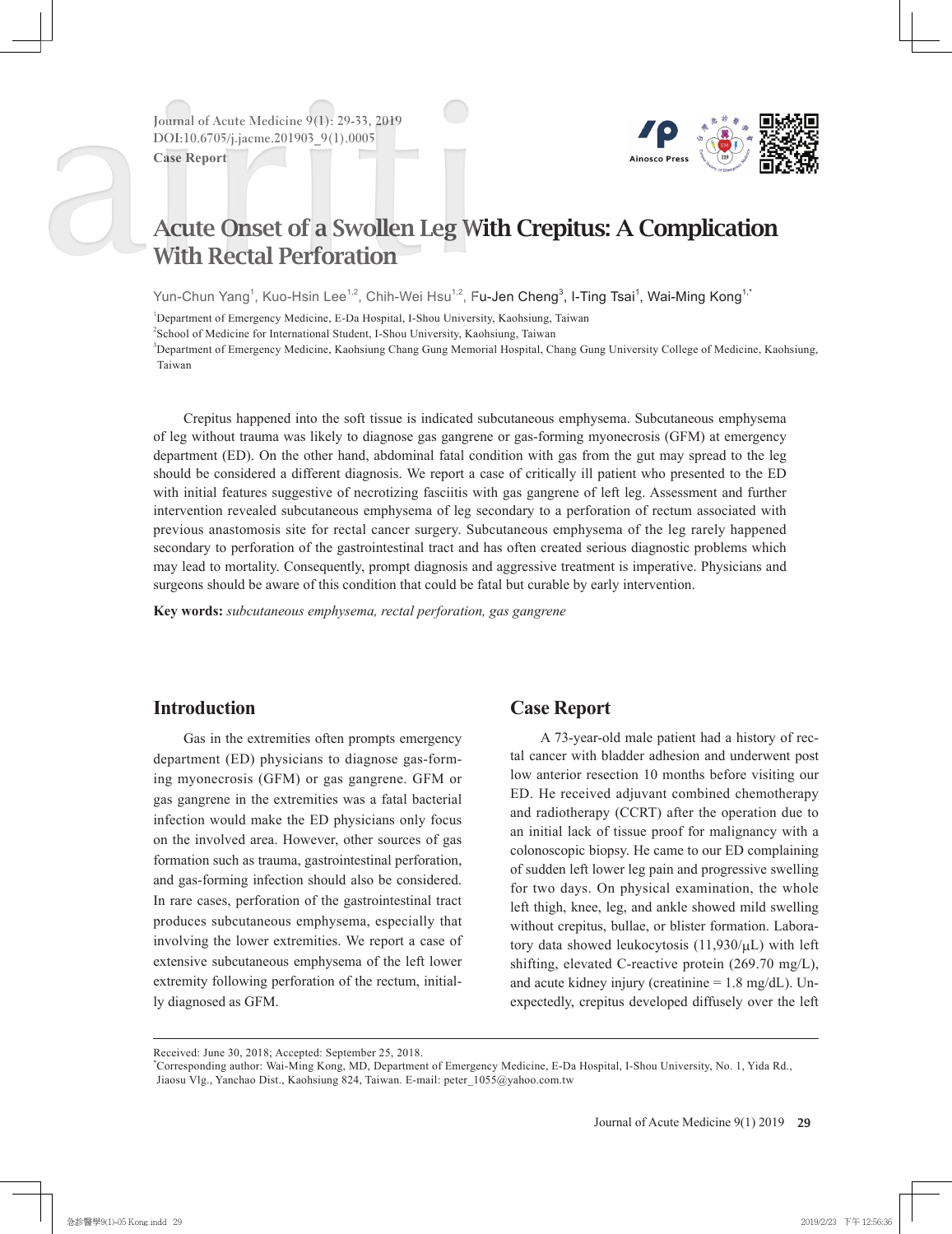buttock, thigh, leg, and ankle during the few hours the patient stayed in the ED's holding area. Computed tomography (CT) of the extremities was then performed with the suspension of GFM, revealing an infection process with diffuse gas formation in subcutaneous areas of the left buttock, thigh, and leg down to the foot (Fig. 1). Moreover, a few free air bubbles had gathered in the pelvic floor, which indicated that the gas had originated in the pelvic cavity. Further abdominal CT revealed gas-forming myofasciitis in the pelvic floor, with a suspected rectal perforation with abscess formation in the presacral area (Fig. 2). Proctoscopy accordingly revealed mucosal leakage in the rectal anastomosis site. Under the impression of rectum perforation with extensive GFM of the left lower limbs, the patient received an emergency fasciotomy and loop colostomy. Neither pus collection nor muscle necrosis was found during the operation, and only odor gas was drained. After five days, during incision and drainage, the colorectal surgeon found an anastomosis separation on the posterior side of the rectum, with some stool and dirty discharge inside the pelvis. Fasciotomy and fasciectomy were performed a further three times owing to poor wound healing and woundedge necrosis. The patient was discharged after 43 days of hospitalization, in a stable condition.



**Fig. 1.** Sagital view and axial view of extremities computed tomography (CT) without contrast. (A) It displayed extensive subcutaneous emphysema of left lower extremity mimic gas-forming myonecrosis (GFM). (B) It showed air existed in the pelvic cavity (arrow) provided a clue that the gas of the left lower extremities may originate from pelvic cavity.





#### **Discussion**

Intra-abdominal disease is a rare cause of subcutaneous emphysema in the extremities. In the reported case, rectal perforation from an anastomosis site related to colon cancer surgery resulted in air dissecting to the subcutaneous and muscle layers of the left thigh and leg. The rapid and extensive development of crepitus in the subcutaneous area also indicated that the gas originated from the rectal perforation site rather than from GFM. The results of the initial fasciotomy confirmed this. Moreover, subcutaneous emphysema of the lower limb resulting from gastrointestinal perforation, which is a rare condition that could also mimic GFM or gas gangrene, required a differential diagnosis, which is difficult to perform in the ED.<sup>1</sup> The major mechanism of subcutaneous emphysema in this case was not bacterial but rather the pressure gradient between the lumen of the gut and the surrounding tissue.<sup>2,3</sup> The usual route of extravasation is directly through a pathological defect in the parietal peritoneum or fascia contiguous with this defect and into the intramuscular plane and subcutaneous spaces where infection may subsequently occur. $4,5$  In the literature, we found one similar case in which rectal perforation had been diagnosed until some fecal material accumulated over the fasciotomy wound.<sup>6</sup> In our case,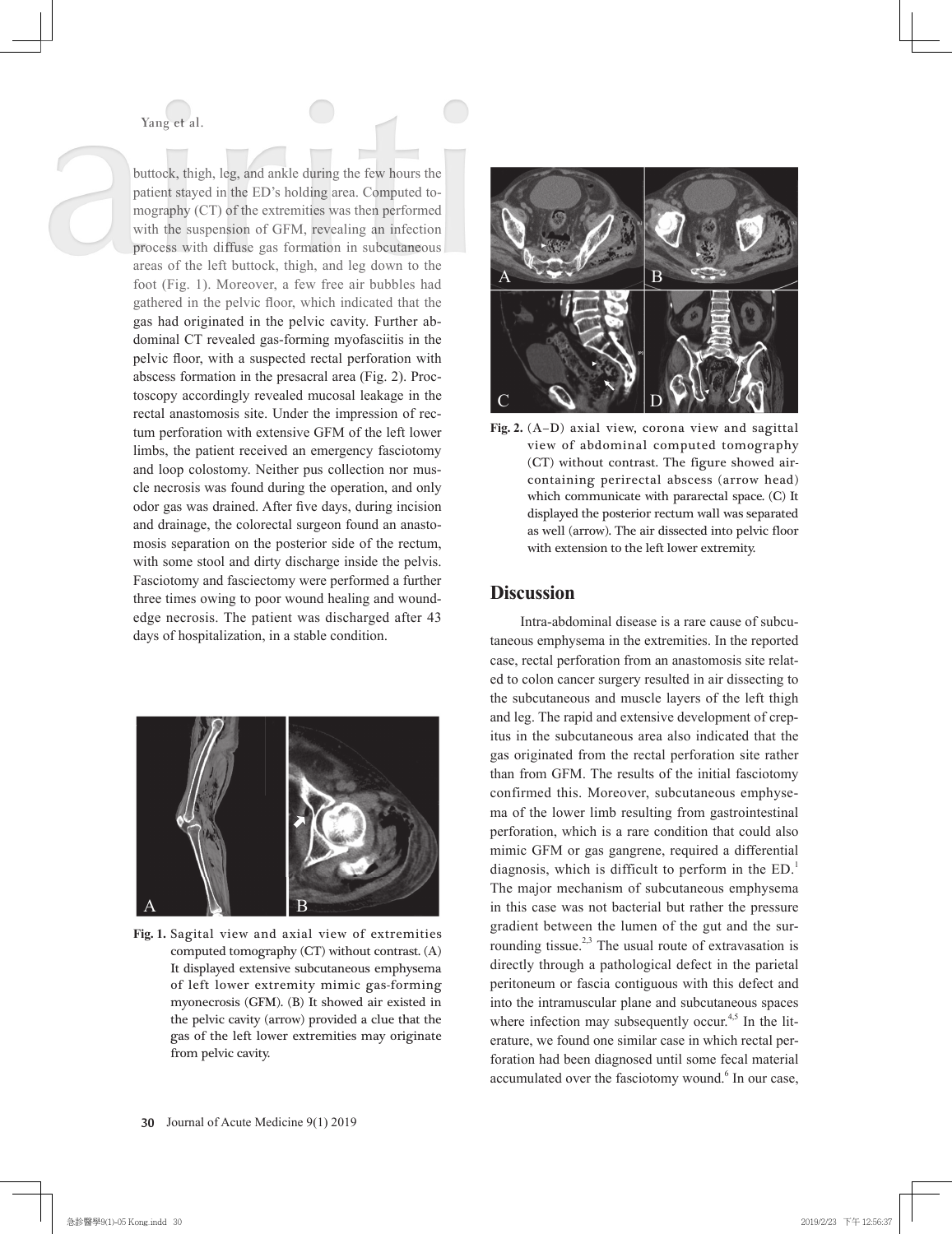quick diagnosis of rectal perforation was possible due to the few air bubbles detected on the extremity CT and the past history of colon cancer.<sup>4</sup> Some articles have suggested that performing a barium enema could confirm diagnosis of a bowel perforation.<sup>7</sup> In general, patients with colon cancer should receive CCRT before the operation. However, this patient underwent two biopsies without tissue proof for malignancy. Due to a strong suspicion of malignancy, he received low anterior resection directly before CCRT. This may have caused anastomosis breakdown and colon perforation in this patient.<sup>8</sup>

Extensive antibiotic coverage for mixed flora and anaerobic bacteria, especially gas-forming organisms, should be considered in such a case. Generally, patients with necrotizing soft tissue infections are treated with surgical intervention and antibiotics. For patients with subcutaneous emphysema of intra-abdominal origin in the extremities, an exploratory operation for lesions combined with a fasciotomy in the involved extremities is reasonable.<sup>1</sup>

#### **Conclusions**

When a patient presents with subcutaneous gas formation in the extremities, infection from an underlying abdominal cause should be considered in addition to local bacterial infection. Other cases have reported similar conditions originating from renal abscess, small bowel perforation, perirectal abscess, rectal perforation, and emphysematous cholecystitis (Table 1).<sup>9</sup> Examining all possible sources of infection is crucial.

## **Conflicts of Interest Statement**

All the authors declared that there is also no conflict of interest regarding the publication of this article.

# **Acknowledgments**

There is no other institute or person contributing in this article.

## **Funding**

All authors have no commercial association, such as consultancies, stock ownership or other equity interests or patent-licensing arrangements.

## **Ethics and Consent**

This article is a case report which does not included human experiment and any privacy information of patient. Based on the Institute Reviewed Board policy and regulars, the Institute Reviewed Board did not need to oversee manuscripts of a case report. The identity of our patient has been removed and deleted carefully in this article to ensure the patient's privacy and rights.

# **Availability of Data and Materials**

All data generated during this study are included in this published article.

# **Blinding**

The response letter is properly blinded of authors' identity.

# **References**

- 1. Hafez MA. Subcutaneous emphysema of the leg: could be a fatal condition. *Open J Clin Diagn* 2012;2:56-58. doi:10.4236/ojcd.2012.23012
- 2. Oetting HK, Kramer N, Branch W. Subcutaneous emphysema of gastrointestinal origin. *Am J Med* 1955;19:872- 886. doi:10.1016/0002-9343(55)90155-8
- 3. Quigley J, Brody DA. A physiologic and clinical consideration of the pressures developed in the digestive tract. *Am J Med* 1952;13:73-81. doi:10.1016/0002-9343(52)90082-X
- 4. Jager GJ, Rijssen HV, Lamers JJ. Subcutaneous emphysema of the lower extremity of abdominal origin. *Gastrointest Radiol* 1990;15:253-258. doi:10.1007/BF01888788
- 5. Tan CH, Vikram R, Boonsirikamchai P, Faria SC, Charnsangavej C, Bhosale PR. Pathways of extrapelvic spread of pelvic disease: imaging findings. *Radiographics* 2011;31:117-133. doi:10.1148/rg.311105050
- 6. Ito T, Shiraki K, Sekoguchi K, et al. Case report: metastatic gas gangrene of the leg due to acute emphysematous cholecystitis. *Dig Dis Sci* 2001;46:2480-2483. doi:10.1023/ A:1012336222483
- 7. Kountouras J, Zavos C. Recent advances in the management of radiation colitis. *World J Gastroenterol*  2008;14:7289-7301. doi:10.3748/wjg.14.7289
- 8. Lee KB, Moon ES, Jung ST, Seo HY. Subcutaneous emphysema mimicking gas gangrene following perforation of the rectum: a case report. *J Korean Med Sci* 2004;19:756- 758. doi:10.3346/jkms.2004.19.5.756
- 9. Pickels RF, Karmody AM, Tsapogas MJ, Griffin P. Subcutaneous emphysema of the lower extremity of gas-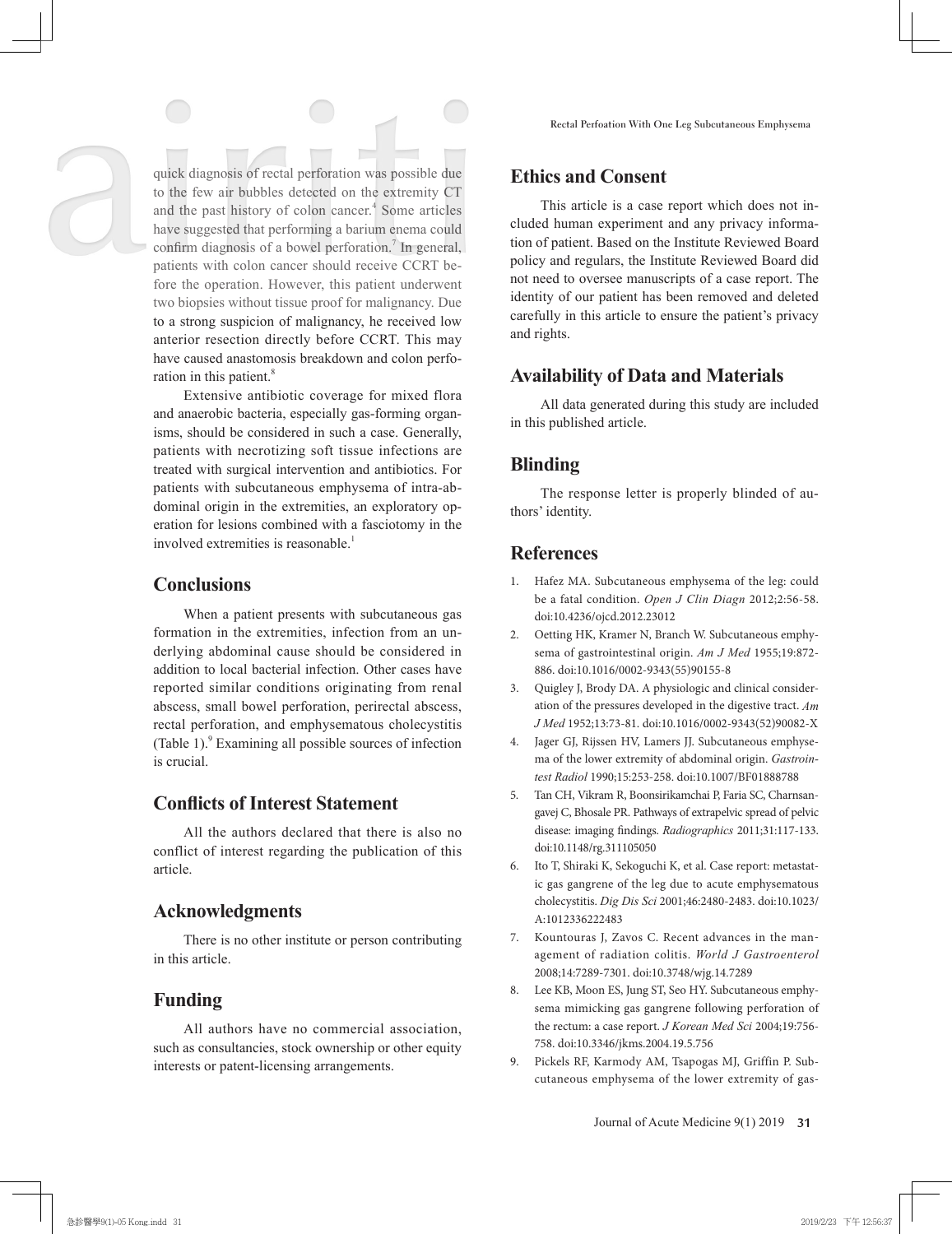| since 1970's with subcutaneous emphysema of lower extremities resulted from abdominal origin in<br>Outcome |                                                                 |                                       | Death                           |                                  | Death                                                                         | Death                                                                                                                               |                                                      | Death                                  | Resolution                                   | Death                              |
|------------------------------------------------------------------------------------------------------------|-----------------------------------------------------------------|---------------------------------------|---------------------------------|----------------------------------|-------------------------------------------------------------------------------|-------------------------------------------------------------------------------------------------------------------------------------|------------------------------------------------------|----------------------------------------|----------------------------------------------|------------------------------------|
| Treatment                                                                                                  | Antibiotics and fasciotomy Death                                | Antibiotics and fasciotomy Resolution | Antibiotics and colostomy       | Antibiotics and amputation Death | ERCP and antibiotics                                                          | PTGBD and antibiotics                                                                                                               | Low anterior resection and Resolution<br>antibiotics | Antibiotics and incisional<br>drainage | Surgery, antibiotics, and<br>repeat drainage | Incisional drainage and            |
| Diagnosis                                                                                                  | communicated with psoas abscess<br>Transverse colon diverticula | Rectosigmoid perforation              | Perforated sigmoid with fistula | Perirectal abscess               | gangrene due to emphysematous<br>Nontraumatic metastatic gas<br>cholecystitis | intramuscular emphysema of right<br>upper leg extending to the thigh<br>cholecystitis, subcutaneous and<br>Acalculous emphysematous | Rectal ulcer perforation                             | Perforated rectal carcinoma            | Perforation of small intestine               | Left kidney staghorn calculus with |
| Clinical presentation                                                                                      | Back pain                                                       | Left hip pain                         | Right hip pain                  | Perineal pain                    | Right upper leg pain                                                          | followed with right leg<br>Abdominal pain and<br>pain                                                                               | Right thigh pain                                     | al. Fournier's gangrene                | Left hip pain and dysuria                    | Left leg pain                      |
|                                                                                                            | Pickels et al.                                                  | Fox et al.                            | Jager et al                     | Jager et al                      | Jager et al.                                                                  | Ito et al.                                                                                                                          | Lee et al.                                           | McMullin et                            | Saldua et al.                                | Hafez                              |
| Sex                                                                                                        | $\geq$                                                          | 山                                     | 山                               | Z                                | $\geq$                                                                        | $\geq$                                                                                                                              | $\geq$                                               | $\geq$                                 | $\geq$                                       | 匞                                  |
| Agee                                                                                                       | 76                                                              | 46                                    | 65                              | 43                               | 62                                                                            | 72                                                                                                                                  | 38                                                   | 70                                     | 64                                           | 70                                 |
| Year                                                                                                       | 1974                                                            | 1978                                  | 1990                            | 1990                             | 1990                                                                          | 2001                                                                                                                                | 2004                                                 | 2006                                   | 2010                                         | 2012                               |
| Reference                                                                                                  | Ó                                                               | $\supseteq$                           | 4                               | ᅿ                                | 4                                                                             | $\circ$                                                                                                                             | $\infty$                                             |                                        | $\overline{2}$                               |                                    |
| Patient                                                                                                    |                                                                 | $\mathrel{\sim}$                      | 3                               | 4                                | 5                                                                             | $\circ$                                                                                                                             | $\overline{ }$                                       | $\infty$                               | $\circ$                                      | $\overline{10}$                    |

 $\overline{A}$ 

ERCP: endoscopic retrograde cholangiopancreatography; F: female; M: male; PTGBD: percutaneous transhepatic gallbladder drainage. ERCP: endoscopic retrograde cholangiopancreatography; F: female; M: male; PTGBD: percutaneous transhepatic gallbladder drainage.

2